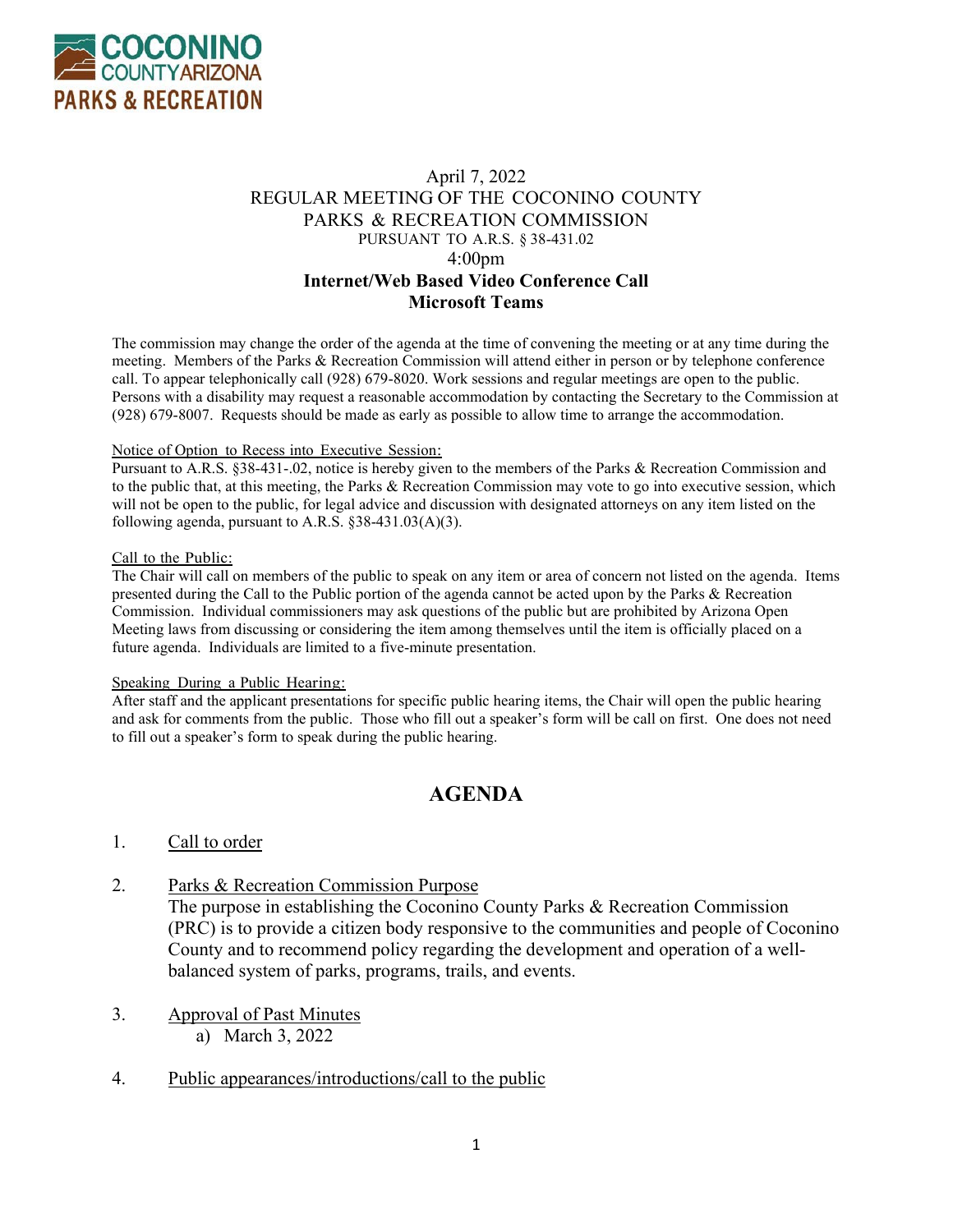# **New Business**

5. Elks Lodge Trail (20 Minutes)

Guest speaker Martin Ince, City of Flagstaff Sr. Transportation Planner, will present on the City-County collaboration in developing and adding this social trail into the Flagstaff Urban Trail system while the City replaces waterlines along and near the trail alignment.

- 6. Coconino County Redistricting (30 Minutes) Coconino County Public Affairs Director Trey Williams will provide information on the Coconino County redistricting process and implications on the current representation of the Commission.
- 7. City of Flagstaff County Indigenous Representation Project at Sawmill Multicultural Art & Nature County Park (15 Minutes) City of Flagstaff Beautification, Arts and Sciences Project Administrator Jana Weldon will brief the Commission on the project and seek a volunteer from the Commission to be on the project working group.

# **Old Business**

- 8. 2022 PRC Goal Sub-Committees (30 Minutes) The Commission selected three objectives to focus during 2022 and sub-committees were developed to identify action plans. Sub-committees will report on updates.
- 9. Fort Tuthill County Park Earth Day Clean-up (5 Minutes) Assistant Director Liz Krug will brief the Commission on the April 21, 2022 park cleanup.
- 10. Pam Foti Recognition (5 Minutes) Director Nemeth will provide an update on the plan to recognize Commissioner Foti.
- 11. Upcoming Board of Supervisor Agenda Items\*

April 12, 2022, at 4:00 pm- Work Session on the White House Proposal & Draft Contract Presentation

 \**Confirm agenda item dates and times before attending. Board agenda is subject to last minute changes.*

# **Reports**

12. Directors' Report

Director Cynthia Nemeth and Assistant Director Liz Krug will update the Commission on the status of events and activities of the Parks and Recreation Department.

# 13. Commissioner's Report

 The Commissioners will give input on future agenda items, and/or give updates on issues or activities that have occurred since the last commission meeting.